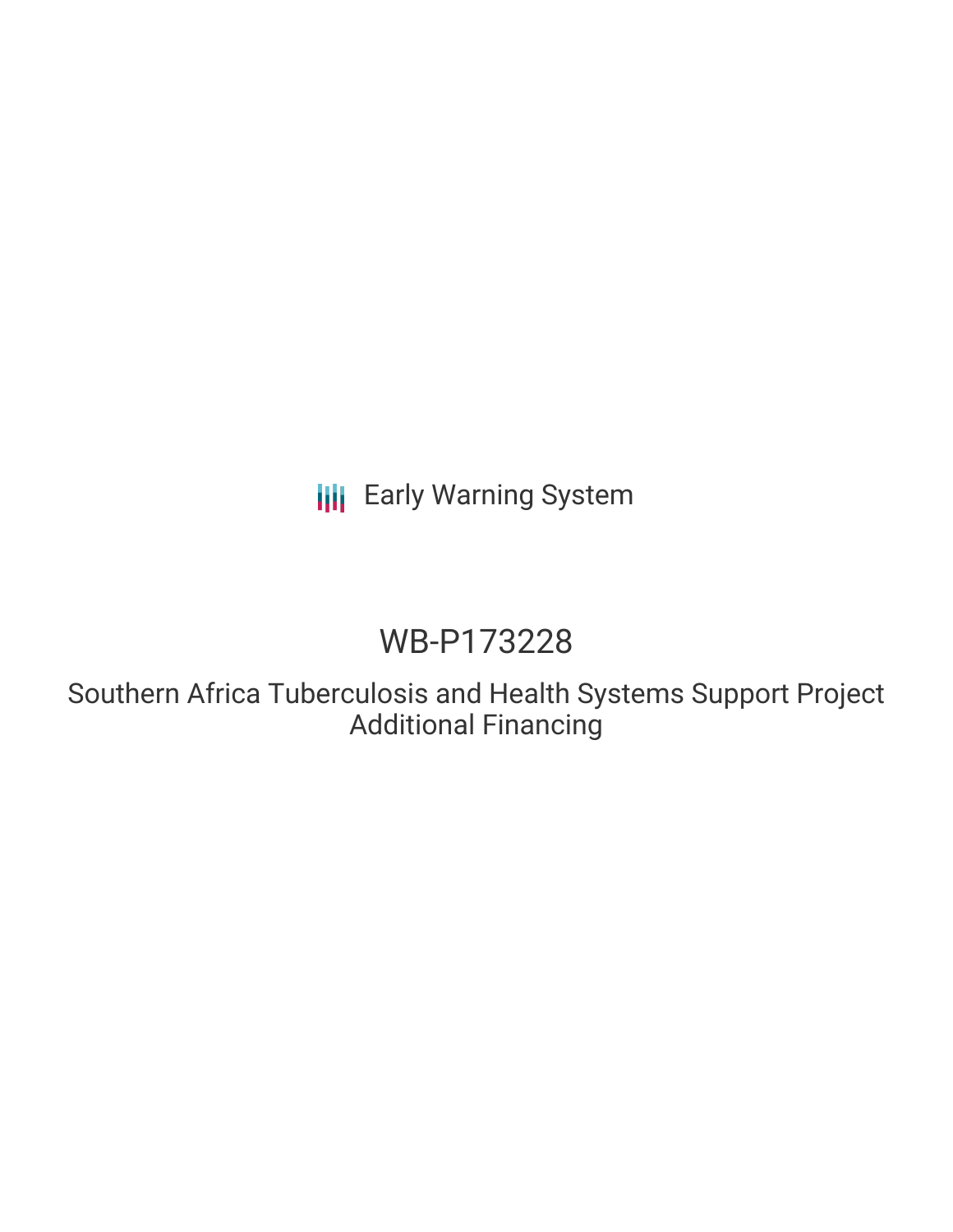

# Ш

### Early Warning System Southern Africa Tuberculosis and Health Systems Support Project Additional Financing

#### **Quick Facts**

| <b>Countries</b>               | Lesotho, Malawi, Mozambique                                                        |
|--------------------------------|------------------------------------------------------------------------------------|
| <b>Financial Institutions</b>  | World Bank (WB)                                                                    |
| <b>Status</b>                  | Approved                                                                           |
| <b>Bank Risk Rating</b>        | B                                                                                  |
| <b>Voting Date</b>             | 2020-06-11                                                                         |
| <b>Borrower</b>                | Kingdom of Lesotho; Republic of Malawi; Republic of Mozambique; Republic of Zambia |
| <b>Sectors</b>                 | <b>Education and Health</b>                                                        |
| Investment Type(s)             | Grant                                                                              |
| <b>Investment Amount (USD)</b> | $$58.00$ million                                                                   |
| <b>Project Cost (USD)</b>      | $$58.00$ million                                                                   |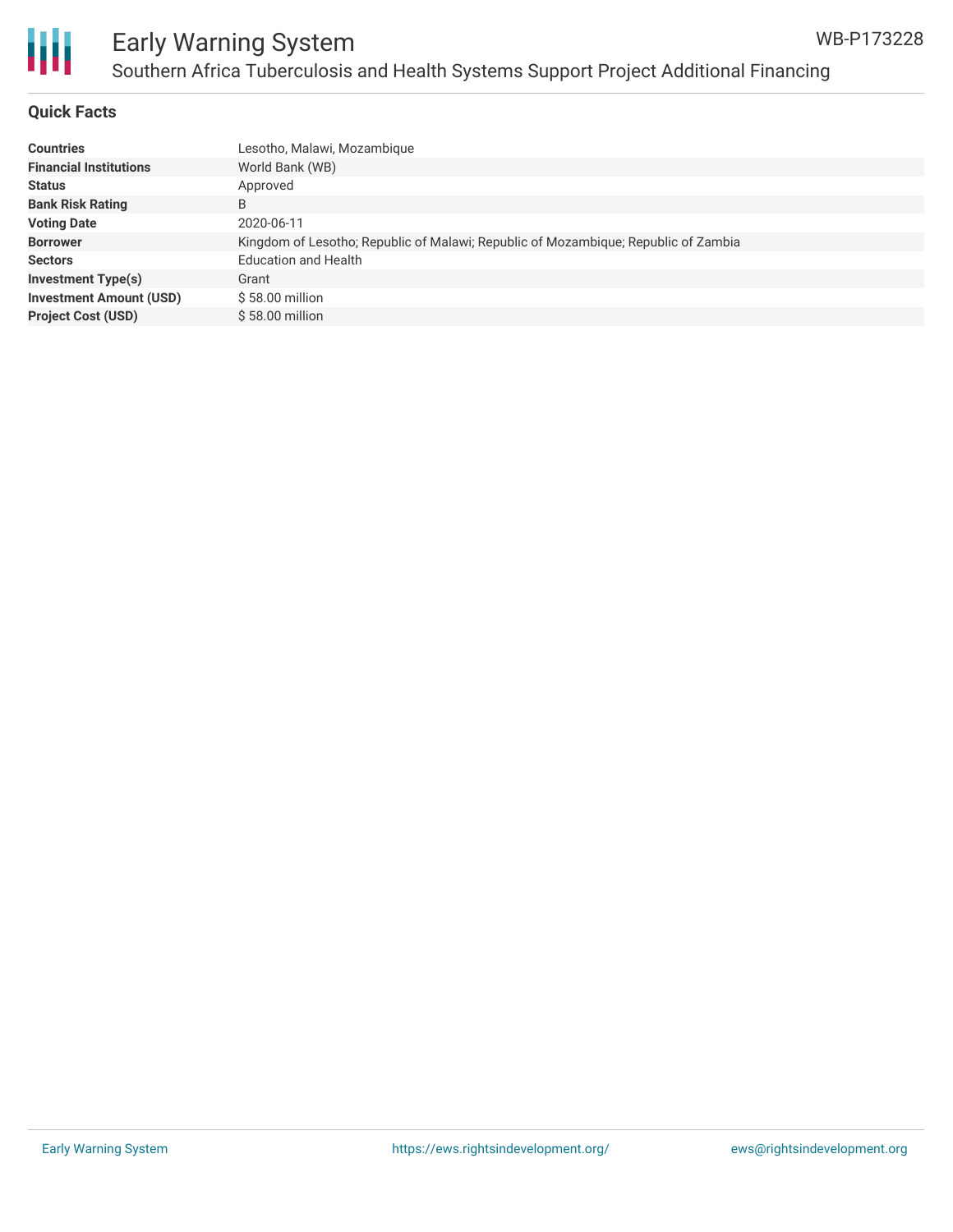

#### **Project Description**

According to bank documents, the overall objectives of the project are to: (i) improve coverage and quality of TB controland occupational lung disease services in targeted geographic areas of the participating countries; and (ii) strengthen regionalcapacity to manage the burden of TB and occupational diseases.

The proposed Additional Financing (AF) will deepen SATBHSS achievements to date in both TB and OLD control and enhance country-level and cross-border preparedness and response to disease outbreaks. The AF will:

(i) Close the financing gap for Malawi and Lesotho to meet their project end targets ;

(ii) Enhance and scale up high impact interventions, particularly the use of more sensitive diagnostic technologies to increase TB case finding and identification of DR-TB;

(iii) Fully operationalize Communities of Practice (COEs) to enhance and consolidate innovation, learning, and exchange, which benefits broader sub-regional, regional, and global TB control efforts;

(iv) Support establishment and enforcement of legislation and regulatory frameworks for best practices in occupational health and safety (OHS) and in primary prevention of OLD, and for strengthening mechanisms to ensure that miners eligible for OLD compensation receive it;

(v) Bolster emergency and disease outbreak preparedness and response, including consolidating cross-border collaboration between participating countries and beyond. This will complement the Africa CDC mandate to improve regional-level epidemic and pandemic preparedness and response at the regional level.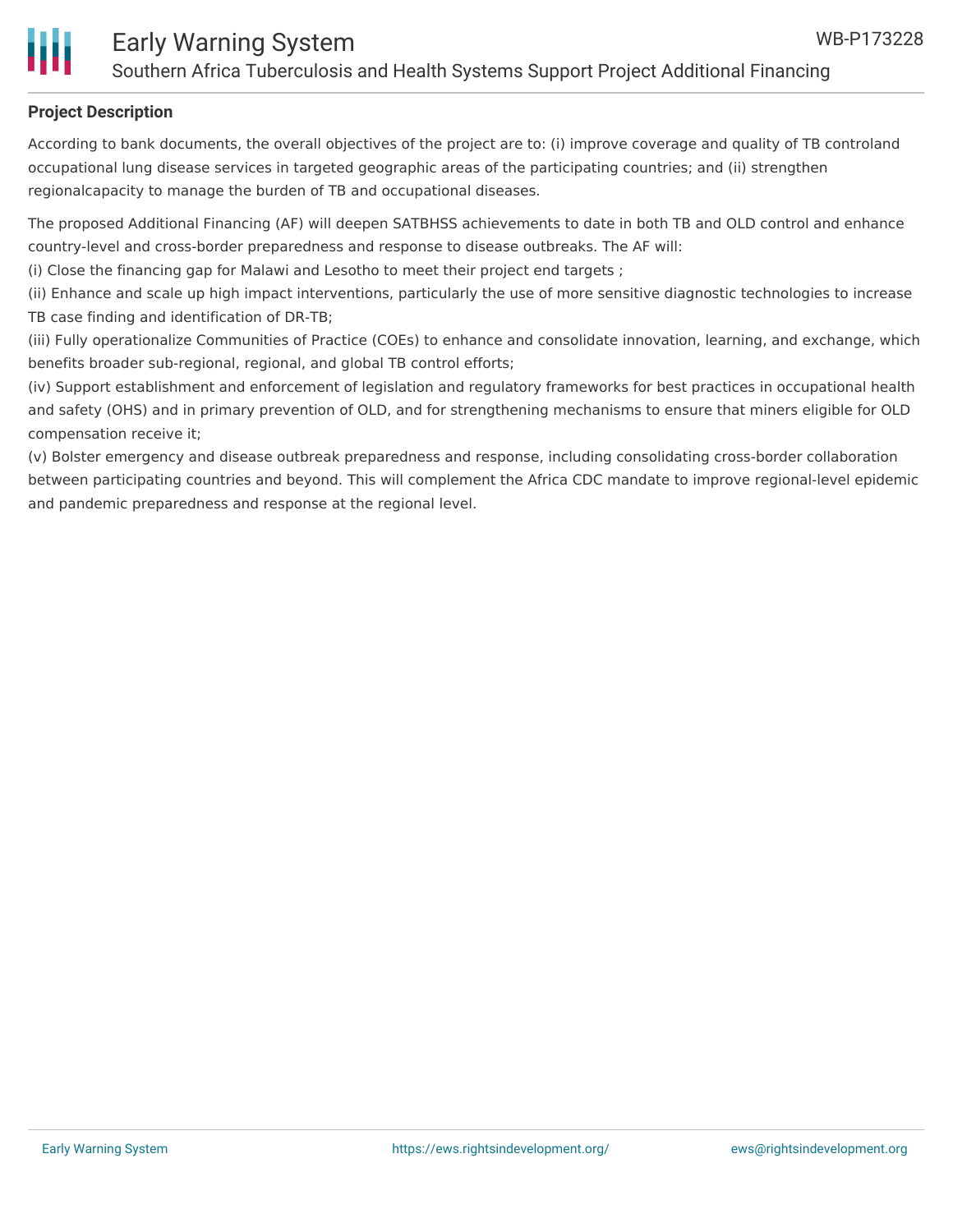

## Early Warning System Southern Africa Tuberculosis and Health Systems Support Project Additional Financing

#### **Investment Description**

World Bank (WB)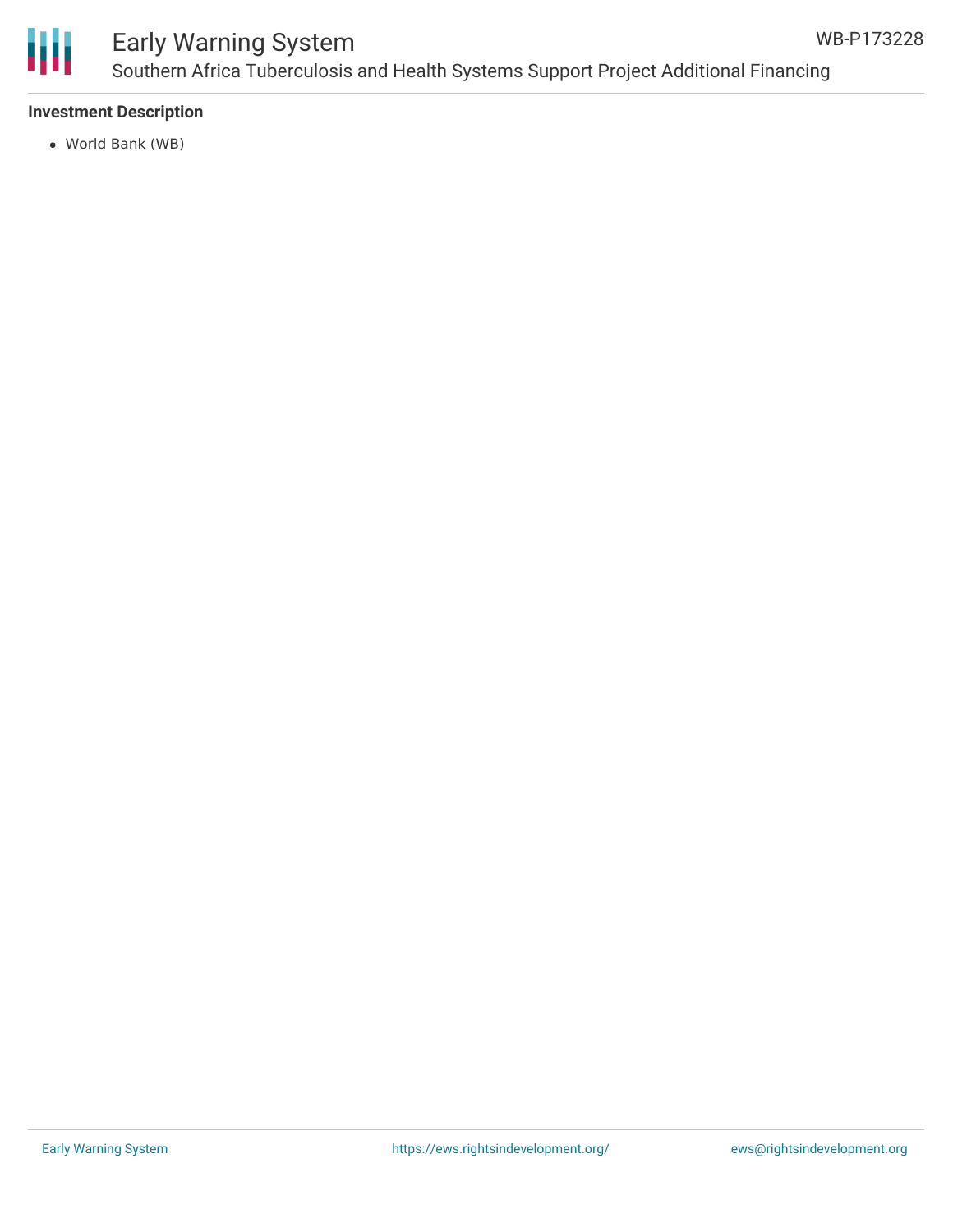

#### **Contact Information**

**World Bank:** Humberto Albino Cossa Senior Health Specialist

#### **Borrower:**

Republic of Mozambique Sua Excelencia Adriano Maleiane Minister

Kingdom of Lesotho Hon. Mokoto Hloaele Minister of Development Planning

Republic of Zambia Mr. Mukuli Chikuba Permanent Secretary - EMF [ps@mof.gov.zm](mailto:ps@mof.gov.zm)

Republic of Malawi Hon Goodall E. Gondwe Minister

Ministry of Finance Honorable Bwalya N'gandu Minister [minister@mof.gov.zm](mailto:minister@mof.gov.zm)

Ministry of Finance Hon. Dr Mamphono Khaketla Minister

#### **Implementing Agencies:**

Ministry of Health Sua Excelencia Nazira Abdula Minister

Ministry of Health Ms. Kakulubelwa Mulalelo Permanent Secretary - Administration [kmulalelo@gmail.com](mailto:kmulalelo@gmail.com)

Ministry of Health Mamoruti Tiheli Acting PS Health

Ministry of Health Dr. Peter Kumpalume Minister